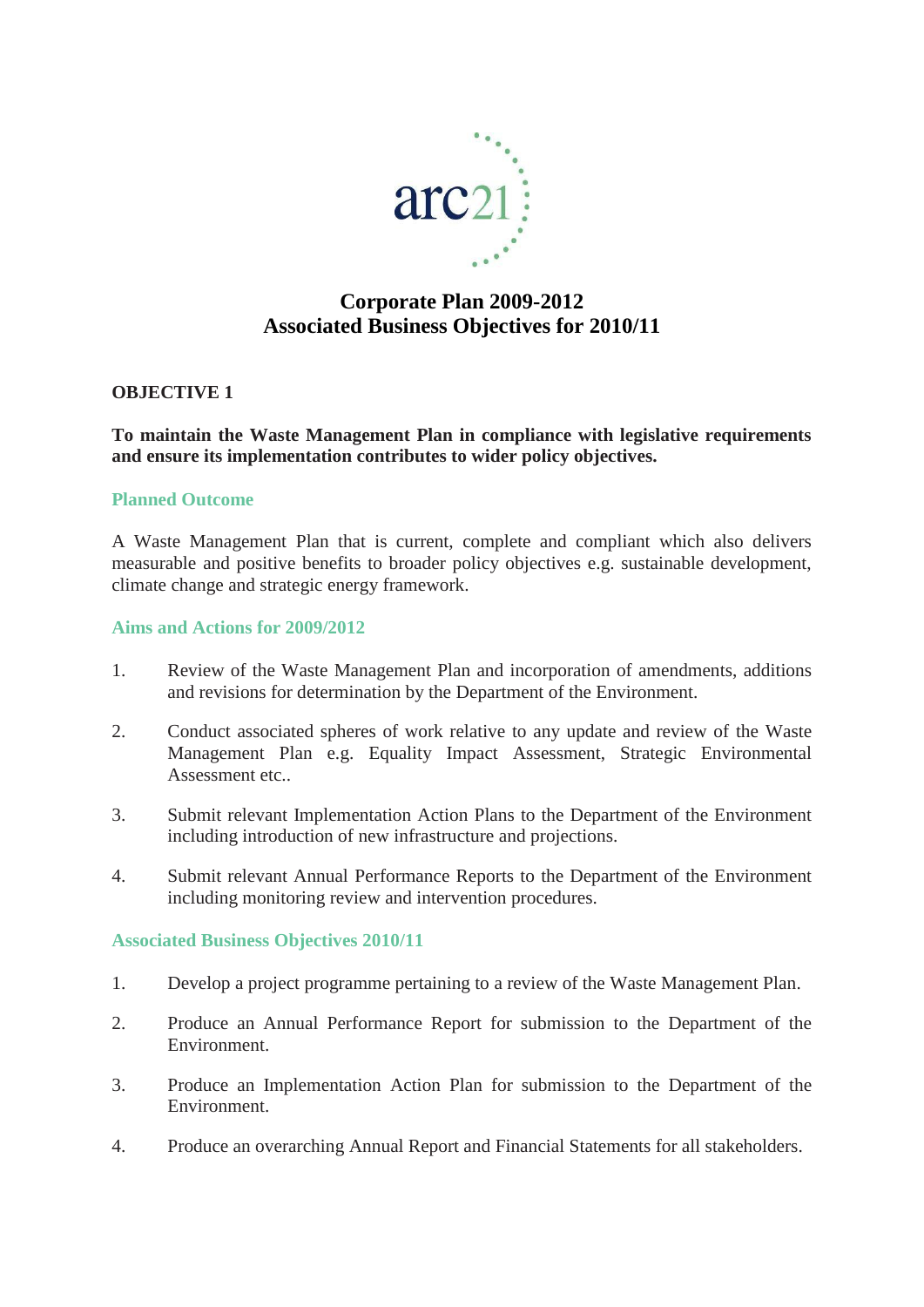- 5. Ensure that quarterly Wastedataflow returns are processed by arc21 within prescribed timeframes.
- 6. Continue to engage with the Department of the Environment and DEFRA in connection with the transposition and implementation of the revised Waste Framework Directive.
- 7. Complete and submit responses to relevant consultations papers before closing dates.
- 8. Continue to develop Procurement Policies compatible with the Waste Management Plan and its implementation.
- 9. Continue to produce and disseminate appropriate guidance on applicable best practice to Councils.

# **OBJECTIVE 2**

**To ensure the provision of infrastructure, services and supplies consistent with the Waste Management Plan and in accordance with the principles of sustainability and best value.**

#### **Planned Outcome**

The establishment of an integrated network of infrastructure, services and supplies which contribute to the delivery of targets in an equitable and economically advantageous way.

# **Aims and Actions for 2009/2012**

- 1. Complete the procurement process for the provision of services to treat residual waste.
- 2. Continue with baseline work in support of delivering the facilities to treat organic and residual waste respectively.
- 3. Continue to work with stakeholders to alleviate barriers and constraints to the development of facilities with emphasis on legal vires, site acquisition and obtaining regulatory permits.
- 4. Continue to work with Local Government, Central Government and other strategic partners to maximise funding support including central government subvention.
- 5. Continue to develop relationships with the supply chain in the waste sector.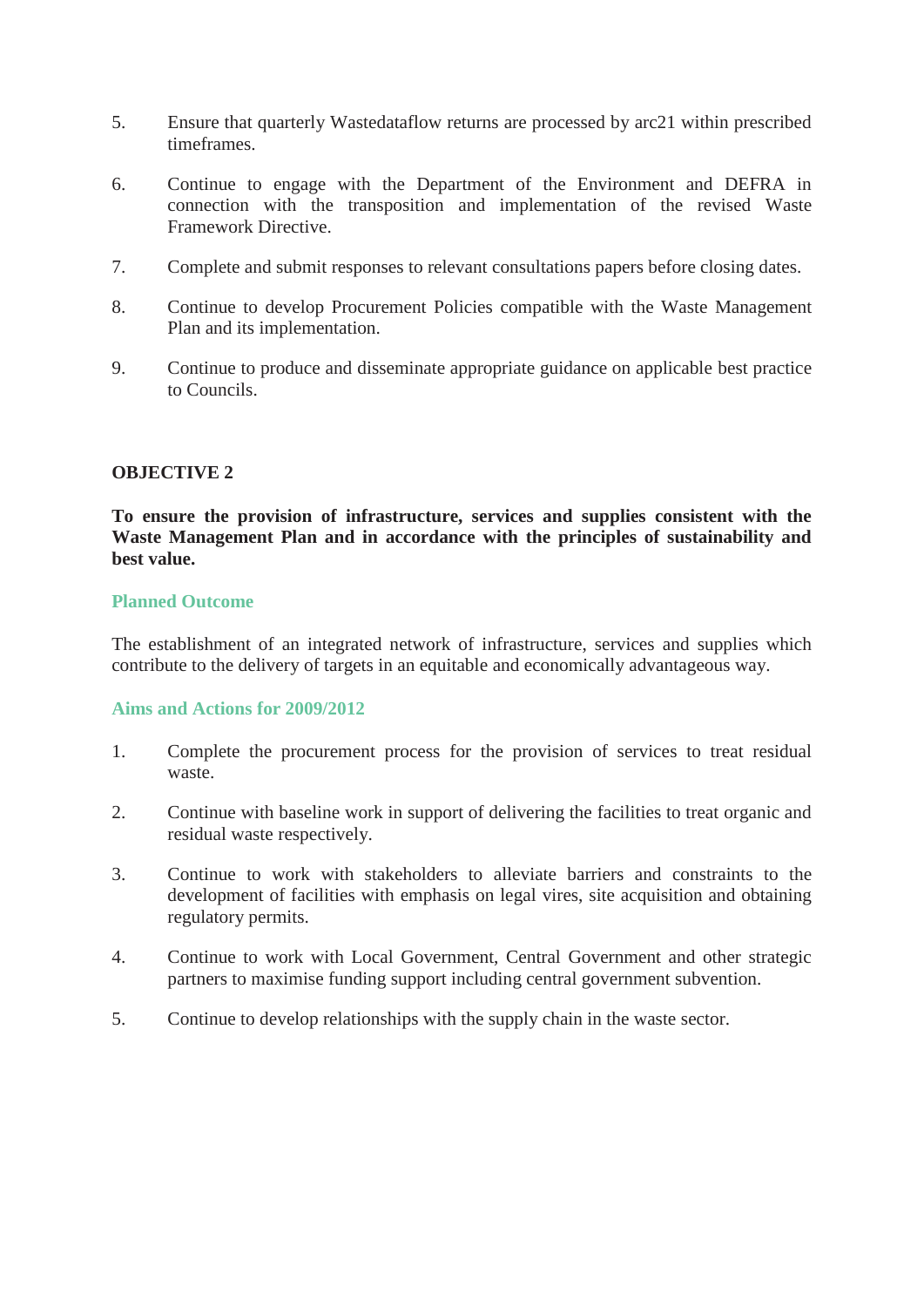# **Associated Business Objectives 2010/11**

- 1. Maintain progress with the procurement of the services pertaining to the treatment of residual waste programme including completion of the ISDS stage.
- 2. Maintain progress with the various strands of work conducted in parallel to the residual waste treatment procurement process to facilitate timely delivery of facilities. e.g. assimilation of data to inform Environmental Impact Statements etc..
- 3. Continue to engage with the Department of the Environment, Programme Delivery Support Unit and Strategic Investment Board in support of the residual waste treatment project.
- 4. Continue incremental implementation of contractual arrangements for treating organic waste as agreed with constituent Councils and the Contractor.
- 5. Ensure the applications for planning permission for the transfer stations associated with the haulage of organic waste are processed by the Planning Service.
- 6. Ensure the application for planning permission for the organic waste treatment facility at Dargan Road, Belfast is submitted to the Planning service.
- 7. Continue to manage operational contracts e.g. Materials Recovery Facility, Landfill, Bring Sites, Organic Treatment etc..
- 8. Procure the annual supplies contract for the purchase of various waste containers and liners.
- 9. Procure the service contract pertaining to the haulage of waste.
- 10. Procure the general service pertaining to specialist procurement and contract legal advisers.
- 11. Ensure that the financial planning for the organisation is in line with the organisation objectives.
- 12. Continue with the risk audit regime for all contracts.

# **OBJECTIVE 3**

# **To strengthen arrangements with all stakeholders which contributes to effective and efficient waste management.**

# **Planned Outcome**

The delivery of best value through establishing, developing and reinforcing of strategic partnerships and alliances with the public, private and other sectors throughout the UK and beyond.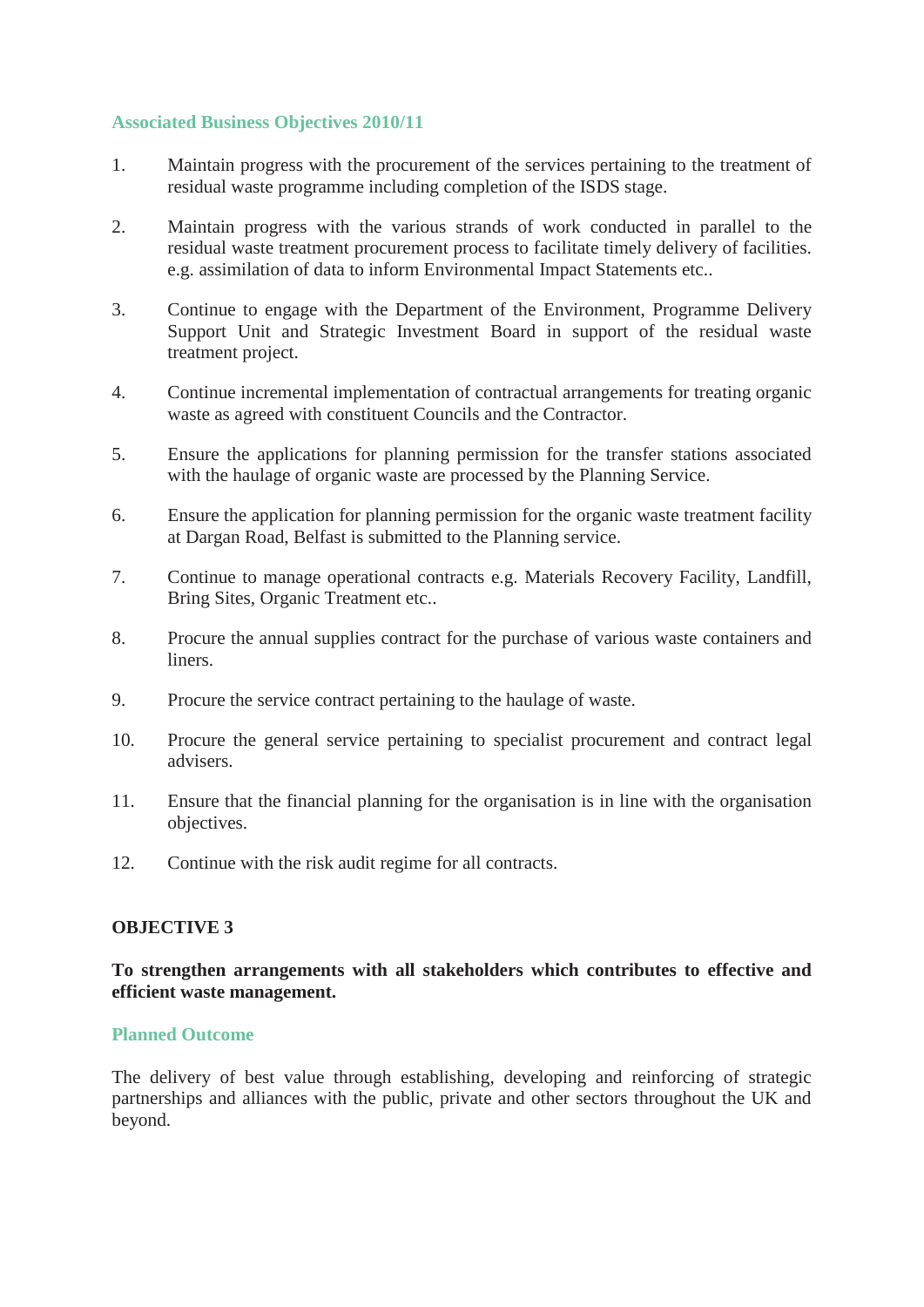## **Aims and Actions for 2009/2012**

- 1. Continue to provide a central conduit for interaction with government departments and agencies on issues of mutual interest.
- 2. Continue to work with other local government bodies e.g. NILGA, SOLACE, TAG & other Waste Management Groups on issues of mutual interest.
- 3. Continue to engage with Non Government Organisations (NGO's), professional bodies, trade organisations, pressure groups and other similar groups on matters of mutual interest.
- 4. Forge robust relationships with private sector partners including existing and potential service providers.
- 5. Participate in forums established to address strategic and policy issues.
- 6. Implement engagement with other strategic bodies in the UK and Europe e.g. other waste management partnerships.

# **Associated Business Objectives 2010/11**

- 1. Continue to attend and participate in the various arc21 Council Officer forums e.g. Audit Committee, Steering Group, Technical Working Group, Finance Officers Group and Recycling Officers Group.
- 2. Initiate arrangements to facilitate closer liaison with and between Council Operational Staff.
- 3. Continue to ensure the membership of the Project Board for the residual waste project reflects an inclusive approach to delivery of the project and that it meets with sufficient regularity to facilitate appropriate progress with the programme.
- 4. Participate in the various national forums associated with the delivery of infrastructure e.g. Waste Infrastructure Programme Board (WIPB).
- 5. Participate in existing or newly established forums associated with the implementation of the Northern Ireland Waste Management Strategy e.g. Strategic Waste Board, Waste Programme Steering Group and Learning & Communication Forum.
- 6. Continue to interact with the Joint Committee, Ministers, MEP's, MP's, MLA's and Councillors in pursuance of arc21 objectives.
- 7. Continue to interact with government institutions including Committees and Departments in pursuance of arc21 objectives.
- 8. Continue to interact with regulators and government sponsored organisations e.g. NIEA and WRAP.
- 9. Continue to interact with the private sector organisations and members of the third sector e.g. voluntary, non profit bodies etc..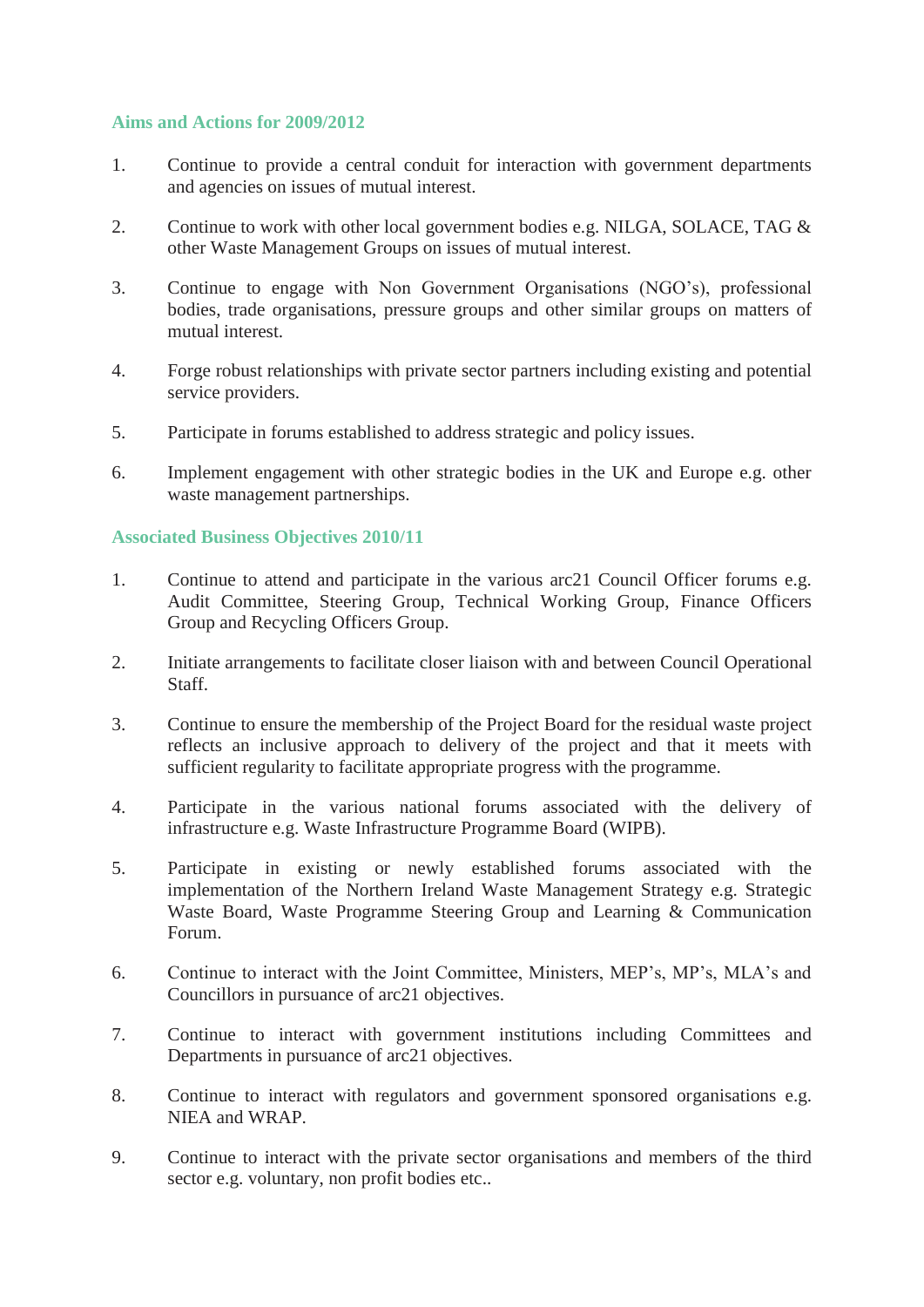- 10. Contribute to the strengthening of local government through continuing engagement with NILGA.
- 11. Contribute to the implementation process associated with the Review of Public Administration, including engagement with Transition Committees and other stakeholders.
- 12. Continue with the regular cycle of meetings with service providers to identify and explore developments relating to contracts including management and administration.
- 13. Ensure invoices from suppliers and to customers are processed in line with best practice.
- 14. Explore opportunities for benchmarking with other similar organisations.

#### **OBJECTIVE 4**

## **To promote, communicate and provide advice on waste reduction, recycling and recovery measures both directly and in partnership with others.**

#### **Planned Outcome**

A discernable increase in awareness of the various strands of technical solutions allied to evidence of attitudinal and behavioural change with respect to the establishment of infrastructure and application of measures during the implementation of the Waste Management Plan.

#### **Aims and Actions for 2009/2012**

- 1. Provision of central interface with the Department of the Environment and associated agencies on strategic education and awareness issues.
- 2. Focus on activities associated with the residual waste project.
- 3. The provision of central resources with regard to strategic education and awareness initiatives including the signposting facilities to other sources of information for constituent Councils.
- 4. Participation in regional and sub-regional initiatives in conjunction with partners.
- 5. Continue to provide a mobile education vehicle service and ensure equitable access to constituent Councils.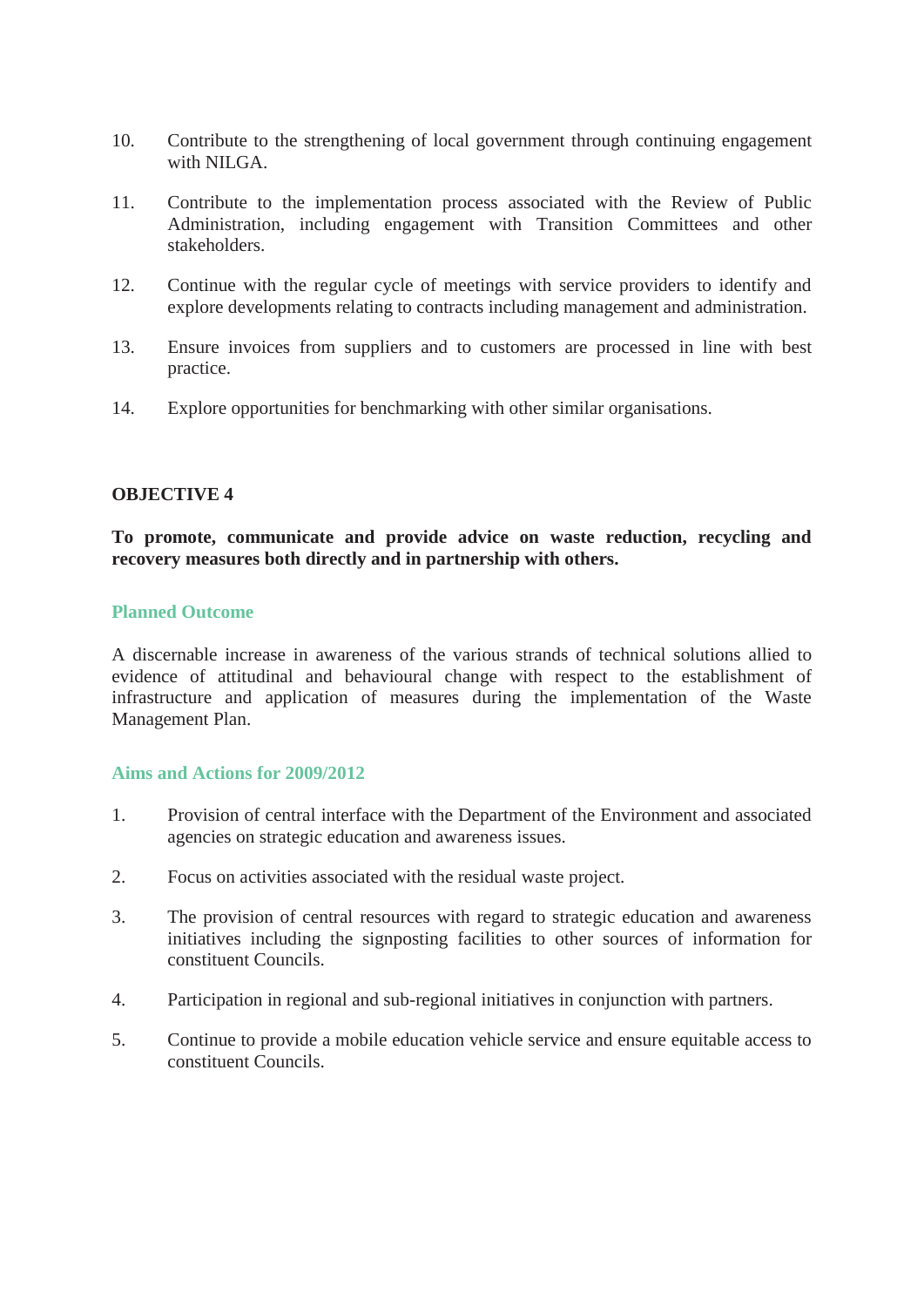# **Associated Business Objectives 2010/11**

- 1. Maintain, update and implement the Communications Strategy flowing from the residual waste project to take account of prevailing circumstances during the year.
- 2. Continue with the publication of the arc21 magazine "Wasteline".
- 3. Maintain and develop the arc21 website to ensure its contents are timely, accurate and easily accessed.
- 4. Seek appropriate opportunities for media coverage of pertinent issues throughout the year.
- 5. Respond to all media enquires in a timely and appropriate manner.
- 6. Seek appropriate opportunities to speak at conferences, seminars and workshops.
- 7. Continue with the operation of the education vehicle and ensure it is fully utilised by constituent councils at appropriate venues and events e.g. schools, shopping centres, regional exhibitions/shows etc..
- 8. Continue to encourage the use of the design guidelines in relevant promotional and education/awareness material.
- 9. Develop opportunities to deliver appropriate promotional and educational/awareness activities in conjunction with service providers.
- 10. Participate in any national communication framework or relevant initiative established by the Department of the Environment.
- 11. Continue to develop integrated communications policies and programme with member Councils and/or Government.

#### **OBJECTIVE 5**

# **To build the capacity of arc21 and its Member Councils as the foundation and platform for continuous improvement.**

#### **Planned Outcome**

To ensure that Elected Members, staff and Council Officers have sufficient knowledge and adequate resources to enable improvement in performance on a continuous basis.

#### **Aims and Actions for 2009/2012**

- 1. Ensure the arc21 staff structure and complement is suitable to meet the organisation's requirements and targets.
- 2. Ensure that arc21 staff continue to develop skills, knowledge and competency to meet the ongoing needs of their job and anticipated changes.